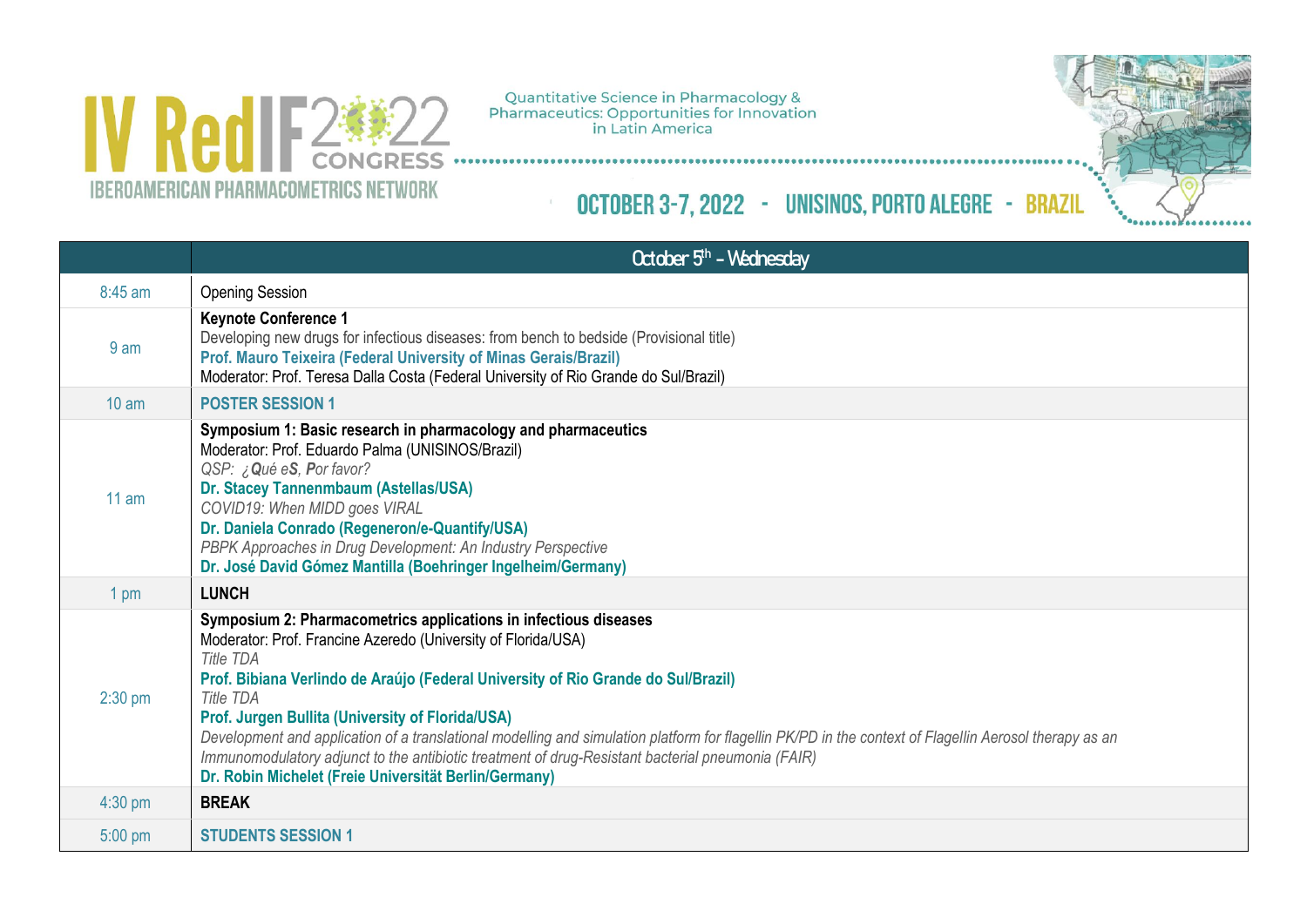

Quantitative Science in Pharmacology &<br>Pharmaceutics: Opportunities for Innovation<br>in Latin America

OCTOBER 3-7, 2022 - UNISINOS, PORTO ALEGRE - BRAZIL



|                 | October, 6 <sup>th</sup> - Thursday                                                                                                                                                                                                                                                                                                                                                                                                                                                                                                                                                                            |
|-----------------|----------------------------------------------------------------------------------------------------------------------------------------------------------------------------------------------------------------------------------------------------------------------------------------------------------------------------------------------------------------------------------------------------------------------------------------------------------------------------------------------------------------------------------------------------------------------------------------------------------------|
| 9 <sub>am</sub> | <b>Keynote Conference 2</b><br>From data to model: evidence generation and evidence synthesis in clinical drug development<br>Prof. Oscar Della Pasqua (University College London, UK)<br>Moderator: Prof. Iñaki Trocóniz (University of Navarra/Spain)                                                                                                                                                                                                                                                                                                                                                        |
| $10 \text{ am}$ | <b>POSTER SESSION 2</b>                                                                                                                                                                                                                                                                                                                                                                                                                                                                                                                                                                                        |
| $11$ am         | Symposium 3: Hospital-based pharmacometrics<br>Moderator: Prof. Elba Romero (University of Guadalajara/Mexico)<br>Antiepileptic drugs for pediatrics: How PBPK modeling can guide safer prescriptions<br>Prof. Andrea Diniz (State University of Maringá/Brazil)<br>Pharmacometrics of antibiotics based on routine TDM"<br>Prof. Susana Medellín (Autonomous University of San Luis Potosí/Mexico)<br>Model informed precision dosing at a children's hospital in Argentina. Experiences and challenges<br>Dr. Paula Schaiquevich (Pediatric Hospital Dr. Juan P Garrahan/Argentine)                          |
| 1 pm            | <b>LUNCH</b>                                                                                                                                                                                                                                                                                                                                                                                                                                                                                                                                                                                                   |
| $2:30$ pm       | Symposium 4: Pharmacometrics applied to formulation development<br>Moderator: Prof. Leyanis Rodríguez (University of Florida/USA)<br>In vivo predictive dissolution IPD as tool for generic development"<br>Prof. Marival Bermejo (University of Miguel Hernandez de Elche/Spain)<br>Model informed formulation design decision making<br>Prof. Valvanera Vozmediano (University of Florida/USA)<br>Self-emulsifying drug delivery system of an extract of calyces from Physalis peruviana: formulation, optimization, and characterization<br>Prof. Marcela Aragón (National University of Colombia/Colombia) |
| $4:30$ pm       | <b>BREAK</b>                                                                                                                                                                                                                                                                                                                                                                                                                                                                                                                                                                                                   |
| $5:00$ pm       | <b>STUDENTS SESSION 2</b>                                                                                                                                                                                                                                                                                                                                                                                                                                                                                                                                                                                      |